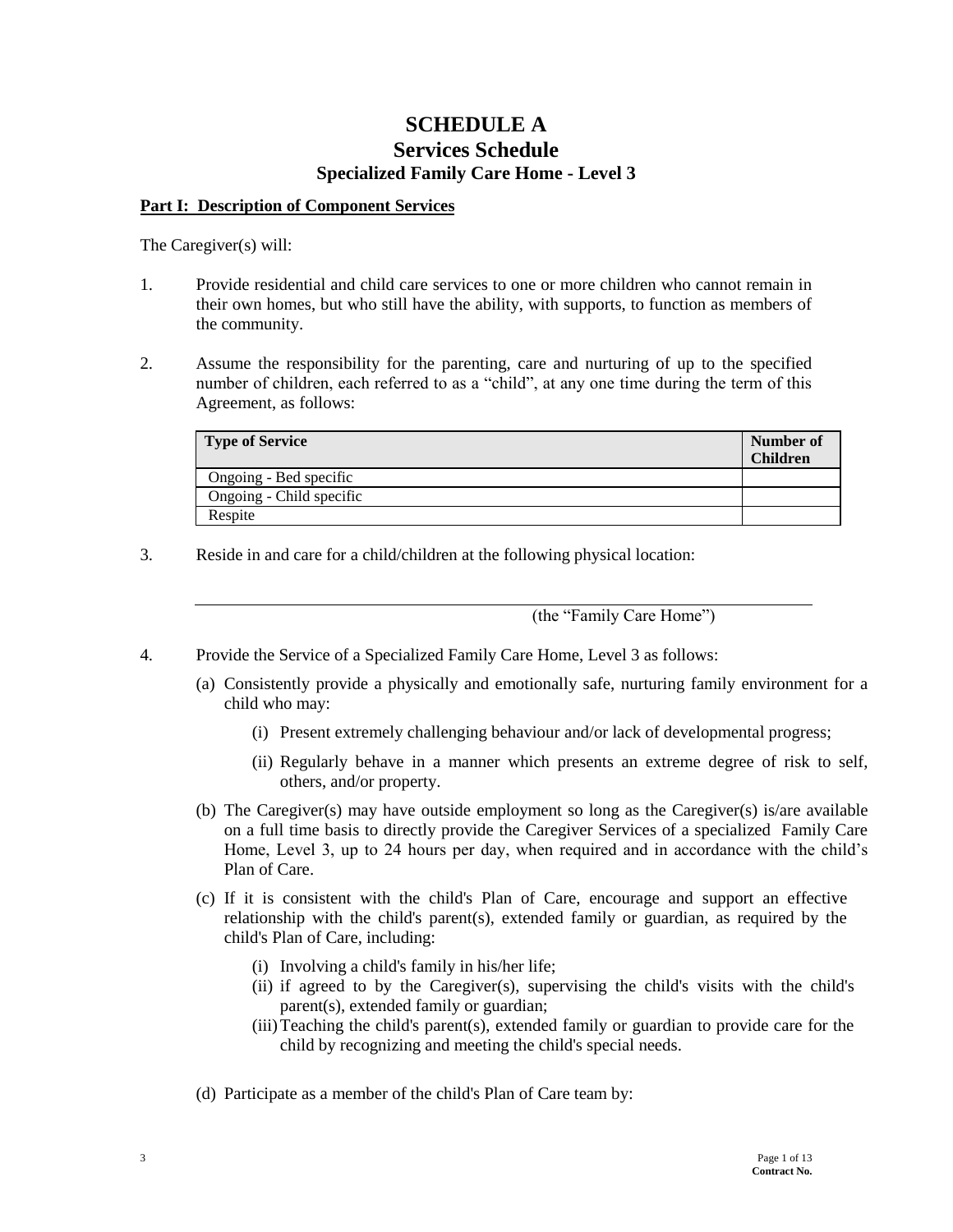- (i) participating in the development and assessment of the child's Plan of Care;
- (ii) identifying the child's unique developmental, emotional, and/or behavioural needs;
- (iii) identifying the need for new or enhanced services;
- (iv) representing the child's needs and viewpoint to team members;
- (v) carrying out the agreed upon Caregiver's obligations under the child's Plan of Care and recommending review as necessary;
- (vi) encouraging the child's participation in planning;
- (vii) encouraging the child to participate in community programs; and
- (viii) developing within the home, programs to meet the child's specific needs.
- (e) Provide written child assessment and progress reports , related to the child's Plan of Care upon request by the Director.
- (f) Maintain the child's cultural and ethnic heritage by encouraging involvement with the child's parent(s), extended family or guardian, and/or with cultural communities and events.
- (g) Providing clear, reasonable and safe behavioural expectations for the child unique to the child's needs.
- (h) Attending workshops, training sessions, courses, or pursuing independent study (e.g. reading, Internet, courses) to maintain, update or expand knowledge in order to meet the needs of a child, and
- (i) Measure achievement of goals related to the child's residential placement, as stated in each child's Plan of Care.
- 5. In addition, the Caregiver will provide the following additional specific services:

Note: If this section is left blank, draw a vertical line through the space and initial.

\_\_\_\_\_\_\_\_\_\_\_\_\_\_\_\_\_\_\_\_\_\_\_\_\_\_\_\_\_\_\_\_\_\_\_\_\_\_\_\_\_\_\_\_\_\_\_\_\_\_\_\_\_\_\_\_\_\_\_\_\_\_\_

Initial **Initial** 

- 6. With the funds paid by the Director under the provisions of the payment schedule, pay the costs incurred in caring for each child placed in the Caregiver's care under the terms of this agreement, including food, household supplies, transportation, personal needs, recreation, clothing, equipment, child's allowance, babysitting, gifts, activities and educational components together with relief (up to three days), capital/leasing costs and insurance costs not covered by schedule C.
- 7. Inform the Director if an extraordinary cost that arises in relation to a child in the Caregiver's care. The Director, taking into consideration the Plan of Care for the child, the disposition of the funds paid to the Caregiver for care of the child and such other circumstance as the Director determines may be relevant, may in the Director's sole discretion, approve such funding as may be necessary, in addition to the payments to be made under the payment schedule.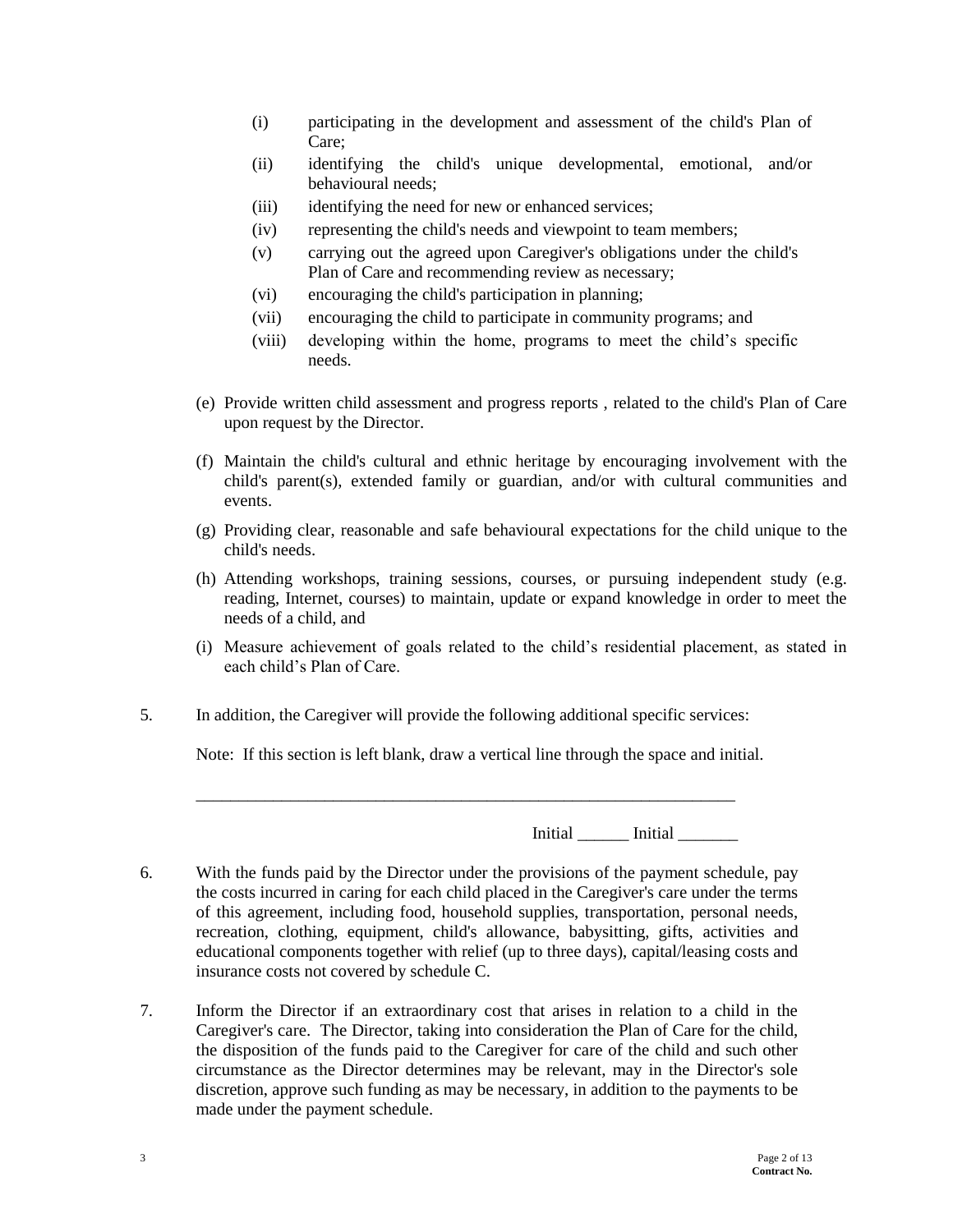#### **Part II: Miscellaneous Provisions**

- 1. The definitions contained in Section 1.01 of the Family Care Home Agreement and Section 1 of the *Child, Family and Community Service Act* apply to and have the same meaning when used in these schedules.
- 2. It is acknowledged for the purpose of this Agreement the term "guardian" means the legal guardian of the child or children.
- 3. A Director may at any time, in his or her sole discretion, retake physical care and control of a child who is receiving services from the Caregiver and revoke any guardianship authority specified or implied, which has been delegated by a Director to the Caregiver.
- 4. If, in default of any of the Caregiver's obligations under this Agreement, then:
	- (a) the Caregiver will forthwith notify a Director of the nature and extent of the default;
	- (b) a Director may, whether or not a notice has been received pursuant to Section 11.01 of the Agreement;
		- (i) move the child to alternate residential facility;
		- (ii) reduce the payments made pursuant to the payment schedule to reflect the reasonable costs of providing alternate residential services; and (iii) terminate this Agreement.
- 5. The following property is specified to be acquired by the Caregiver solely with funds paid by the Director under this Agreement and will remain the property of the Director, as specified under Section 6.01 (b) and (c): (specify property, if any).

Note: If this section is left blank, draw a vertical line through the space and initial.

\_\_\_\_\_\_\_\_\_\_\_\_\_\_\_\_\_\_\_\_\_\_\_\_\_\_\_\_\_\_\_\_\_\_\_\_\_\_\_\_\_\_\_\_\_\_\_\_\_\_\_\_\_\_\_\_\_\_\_\_\_\_\_\_\_\_\_\_\_\_

Initial \_\_\_\_\_\_\_\_\_\_\_\_ Initial \_\_\_\_\_\_\_\_\_

6. The following documents, in addition to those specified in Section 1.01(a)(i), are specified as "Caregiver's Documents" under Section 1.01(a)(ii) of the Family Care Home Agreement: (specify documents, if any):

Note: If this section is left blank, draw a vertical line through the space and initial.

\_\_\_\_\_\_\_\_\_\_\_\_\_\_\_\_\_\_\_\_\_\_\_\_\_\_\_\_\_\_\_\_\_\_\_\_\_\_\_\_\_\_\_\_\_\_\_\_\_\_\_\_\_\_\_\_\_\_\_\_\_\_\_\_\_\_\_\_\_

Initial \_\_\_\_\_\_\_\_\_ Initial \_\_\_\_\_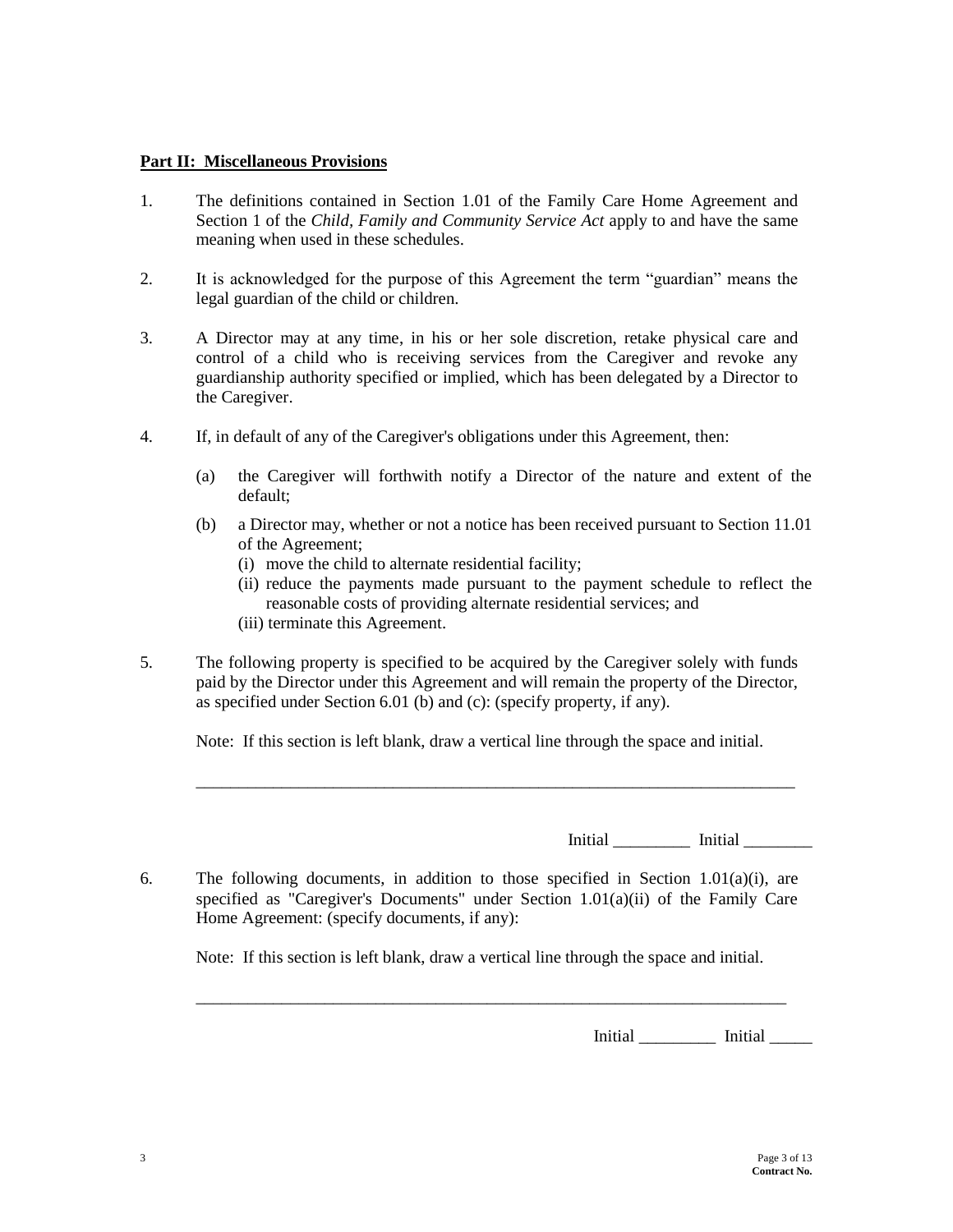7. The performance of the contract during its term will be monitored by both parties in the manner agreed to below:

Note: If this section is left blank, draw a vertical line through the space and initial.

\_\_\_\_\_\_\_\_\_\_\_\_\_\_\_\_\_\_\_\_\_\_\_\_\_\_\_\_\_\_\_\_\_\_\_\_\_\_\_\_\_\_\_\_\_\_\_\_\_\_\_\_\_\_\_\_\_\_\_\_\_\_\_\_\_\_\_\_\_\_

Initial \_\_\_\_\_\_\_\_\_ Initial \_\_\_\_\_\_\_\_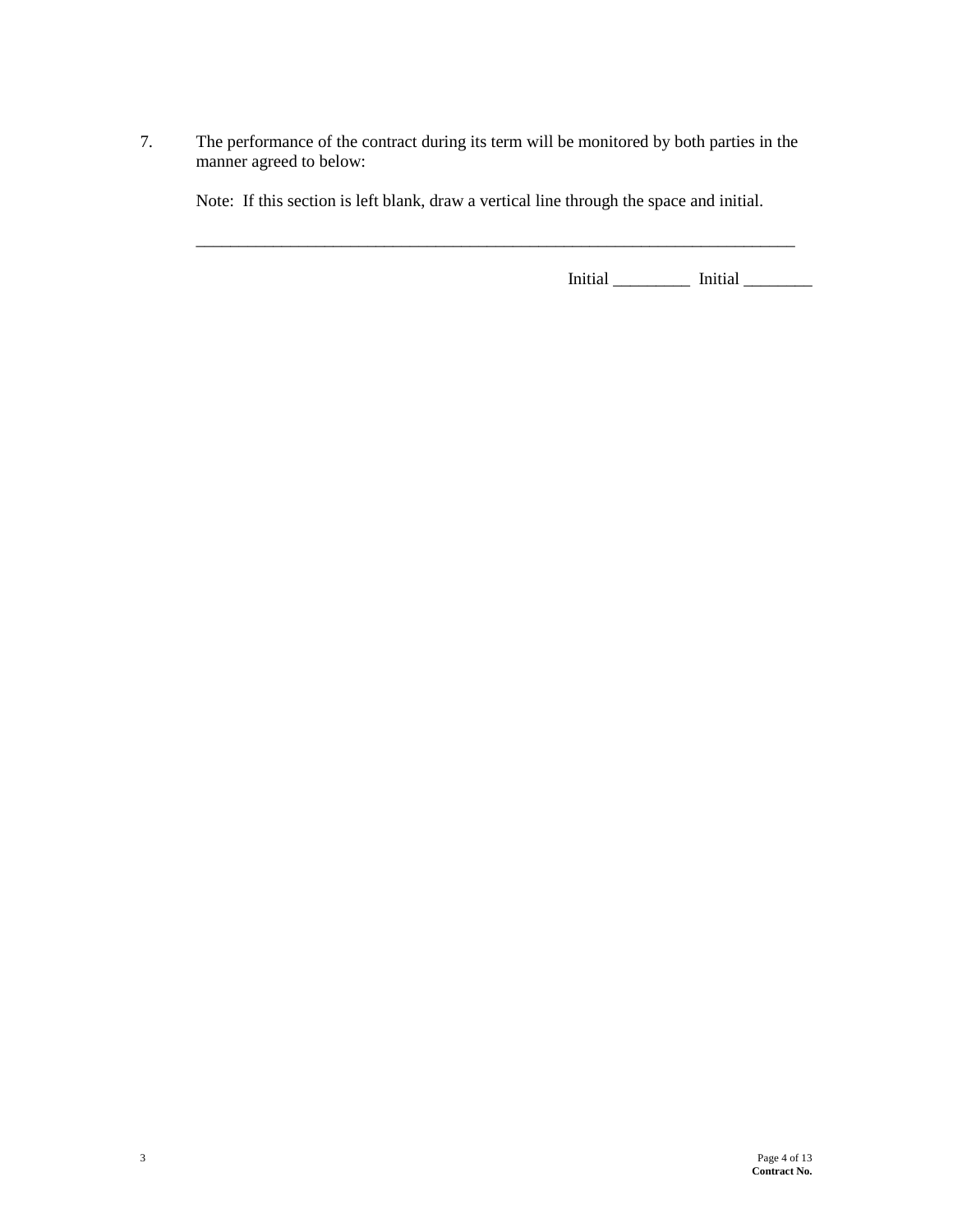# **Schedule B Payment Schedule**

Subject to the performance of the Agreement and to the satisfaction of a Director:

**Part I** - the Caregiver(s) will receive the payments described below during the term of the Agreement. Fixed monthly rates are payable in the current month. Partial months are prorated on the basis of a 30-day month. Per diem rates are payable in arrears for each day a client is in the home.

a) For the following services the fixed monthly rate and per diem rate shall be in accordance with current Ministry of Children and Family Development policy as communicated to the Caregiver(s) from time to time. It is understood that any subsequent increases in Ministry of Children and Family Development fixed monthly and per diem rates policy applicable to this Agreement will result in an automatic adjustment to the aggregate amount of this Agreement from the date the change in policy takes effect. The Ministry of Children and Family Development will inform the Caregiver(s) of any changes in fixed rates by general notification. No modification to the Agreement or any Schedules to the Agreement is required in the event of an increase in the fixed rates.

| <b>Service</b> | Capacity | Fixed<br><b>Monthly</b><br>Rate | <b>Maximum</b><br><b>Per Diem</b><br><b>Monthly</b><br>Rate | <b>Total Payment</b> |
|----------------|----------|---------------------------------|-------------------------------------------------------------|----------------------|
|                |          |                                 |                                                             | κD                   |
| Total          |          |                                 |                                                             | D                    |

b) For the following services the fixed monthly rate and the per diem rate shall remain as listed below for the term of the Agreement.

| <b>Service</b> | Capacity | <b>Fixed</b><br><b>Monthly</b><br>Rate | <b>Maximum</b><br><b>Per Diem</b><br><b>Monthly</b><br>Rate | <b>Total Payment</b> |
|----------------|----------|----------------------------------------|-------------------------------------------------------------|----------------------|
|                |          |                                        |                                                             | $\mathcal{S}$        |
| Total          |          |                                        |                                                             | \$                   |

c) Any extra payments approved by the Director in relation to extra ordinary costs, as provided for in the Services Schedule, will be in addition to the payments made under sections (a) and (b) without further modification of the schedule.

### **Part II - Respite Relief**

d) The Caregiver(s) will receive payment based on the following rates upon submission of a monthly statement of accounts for actual usage. Payments made under this section for each child shall not exceed the maximum per diem monthly rate and the number of children the Director is obliged to pay for shall not exceed the "Maximum Authorized Capacity" as follows: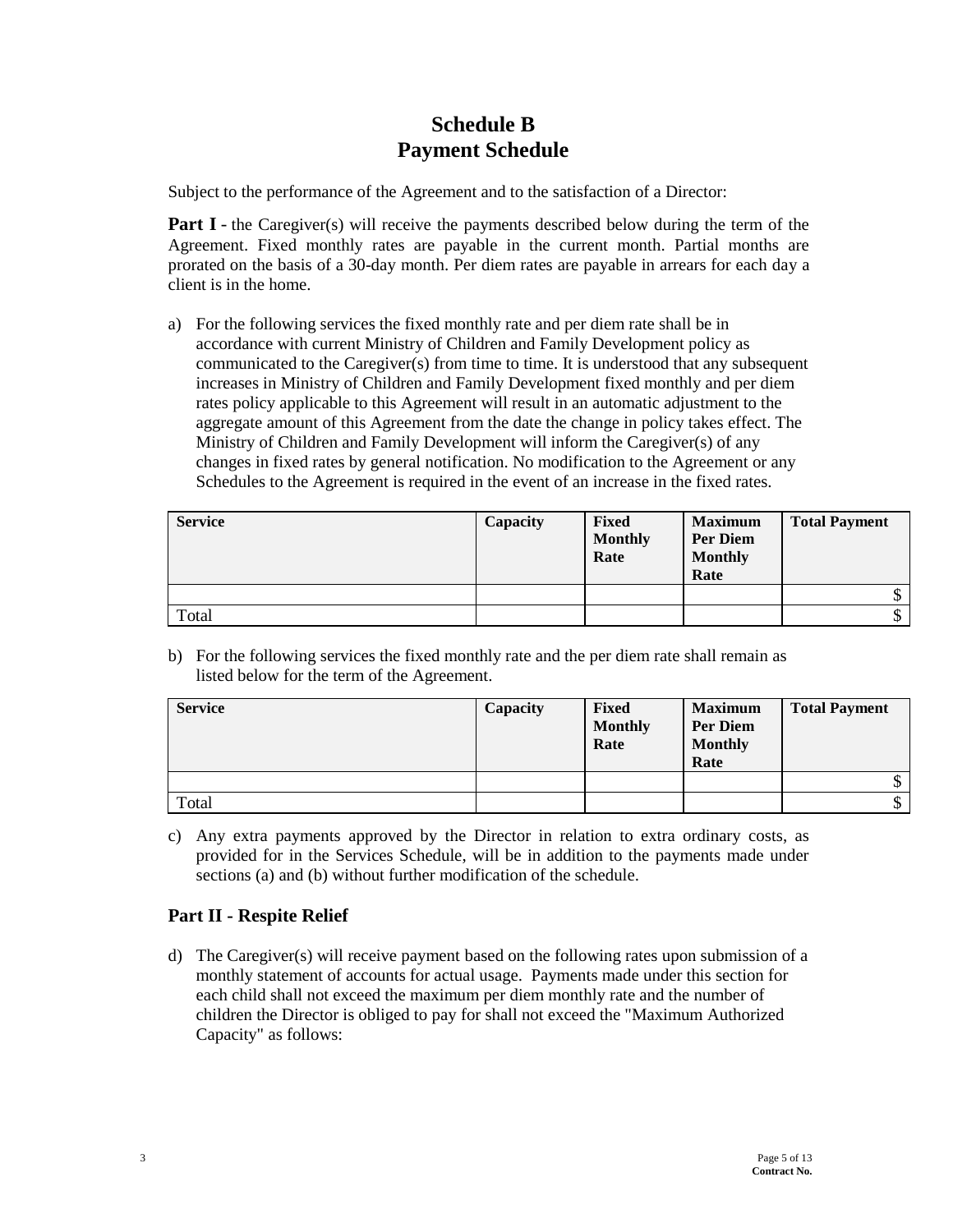| <b>Service</b> | <b>Maximum Authorized</b><br>Capacity (bed-days/<br>month) | <b>Maximum Per Diem</b><br><b>Monthly Rate</b> |
|----------------|------------------------------------------------------------|------------------------------------------------|
|                |                                                            |                                                |
| Total          |                                                            |                                                |

| Ministry of Children and Family Development Use Only |              |                        |             |              |
|------------------------------------------------------|--------------|------------------------|-------------|--------------|
| <b>Component Services</b>                            | Resp. Center | <b>Activity Number</b> | <b>STOB</b> | Total Amount |
|                                                      |              |                        |             |              |
|                                                      |              |                        |             |              |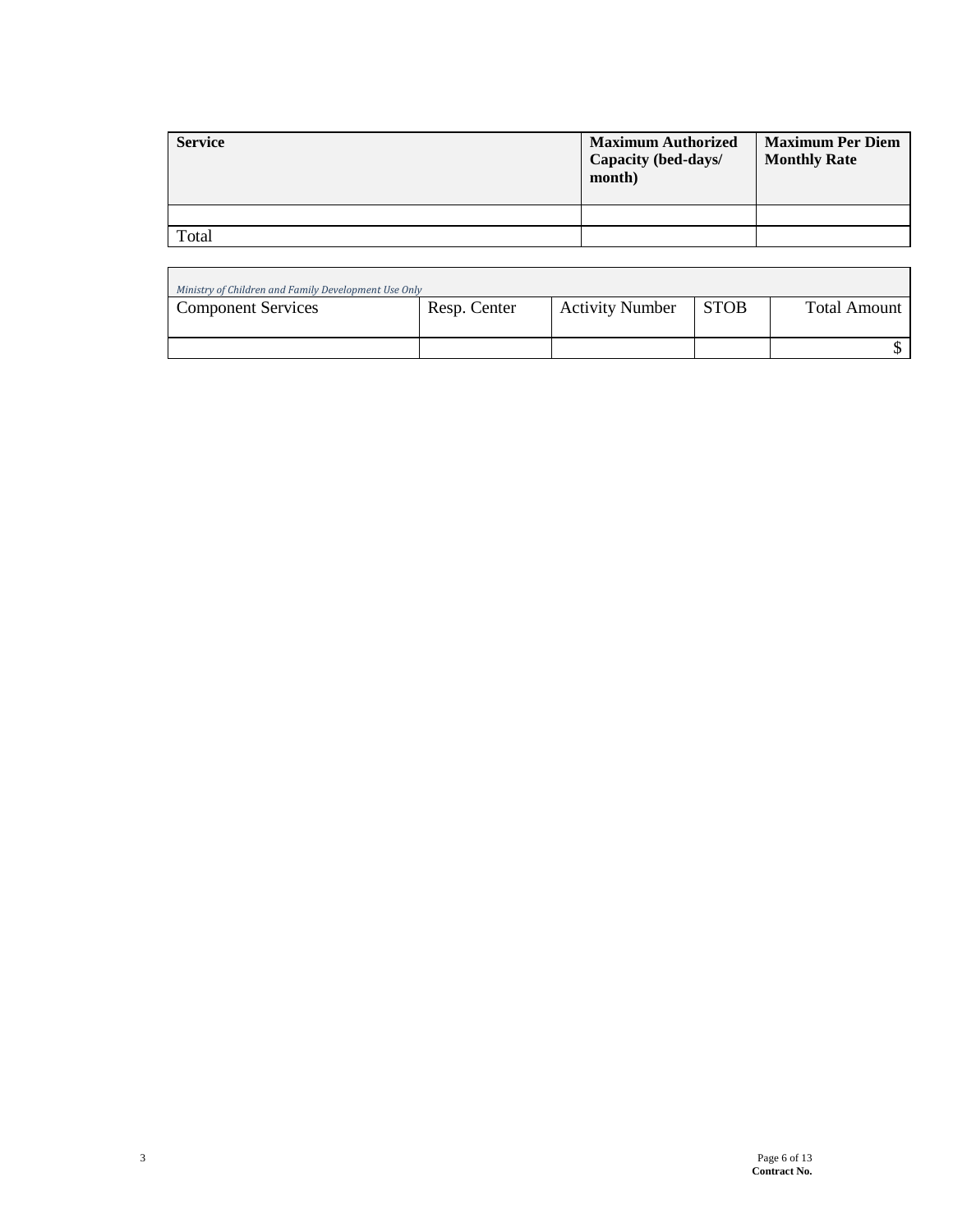# **Schedule C**

## **Insurance Schedule**

- 1. Without limiting their liability and at their own expense, the Caregiver(s) shall provide, maintain and pay for the following insurances throughout the Term of this Agreement, and provide evidence of compliance with this requirement if requested to do so by the Director at any time:
	- (a) third party automobile liability insurance in an amount not less than \$2,000,000.00 per occurrence on any vehicle used to provide the Services;
	- (b) homeowner/tenant insurance against loss or damage to buildings and contents owned, rented, used or occupied by the Caregiver(s); and
	- (c) any other insurance which they are required by law to carry or which the Caregiver(s) consider necessary to cover risks not otherwise covered by the insurance required or provided under this Schedule.
- 2. The Director shall arrange for the following insurance coverage on behalf of the Caregiver(s):
	- (a) Extended Property Damage insurance against loss or damage to buildings and contents in the care, custody and control of the Caregiver(s) whether owned, rented, used or occupied by the Caregiver(s), but only when due to the actions of a child placed in the Caregiver(s) home by a Director; and
	- (b) Commercial general liability insurance in the amount of \$2,000,000 inclusive per occurrence against personal injury (including bodily injury) and third party property damage arising out of the Caregiver(s) performance of the Services.
- 3. The Director will take reasonable steps to ensure the insurance provided under Section 2 of this Schedule is continuous for the Term of this Agreement but the Director does not accept responsibility for providing coverage in the event the insurance is cancelled or reduced.
- 4. The Director does not represent or warrant that the insurance provided by the Director covers any and all losses. It is the Caregiver(s) responsibility to ascertain the exact nature and extent of coverage of the insurance policies as well as any and all relevant terms and conditions. No term or condition of this Agreement amends, extends or alters the coverage afforded by the insurance policies.
- 5. The Caregiver(s) is responsible for and will pay deductibles under all insurance policies. Caregivers are eligible for reimbursement of certain deductible types or amounts as stated in operational policies developed by the Director in consultation with the BC Federation of Foster Parent Associations (BCFFPA) and provided by the Director.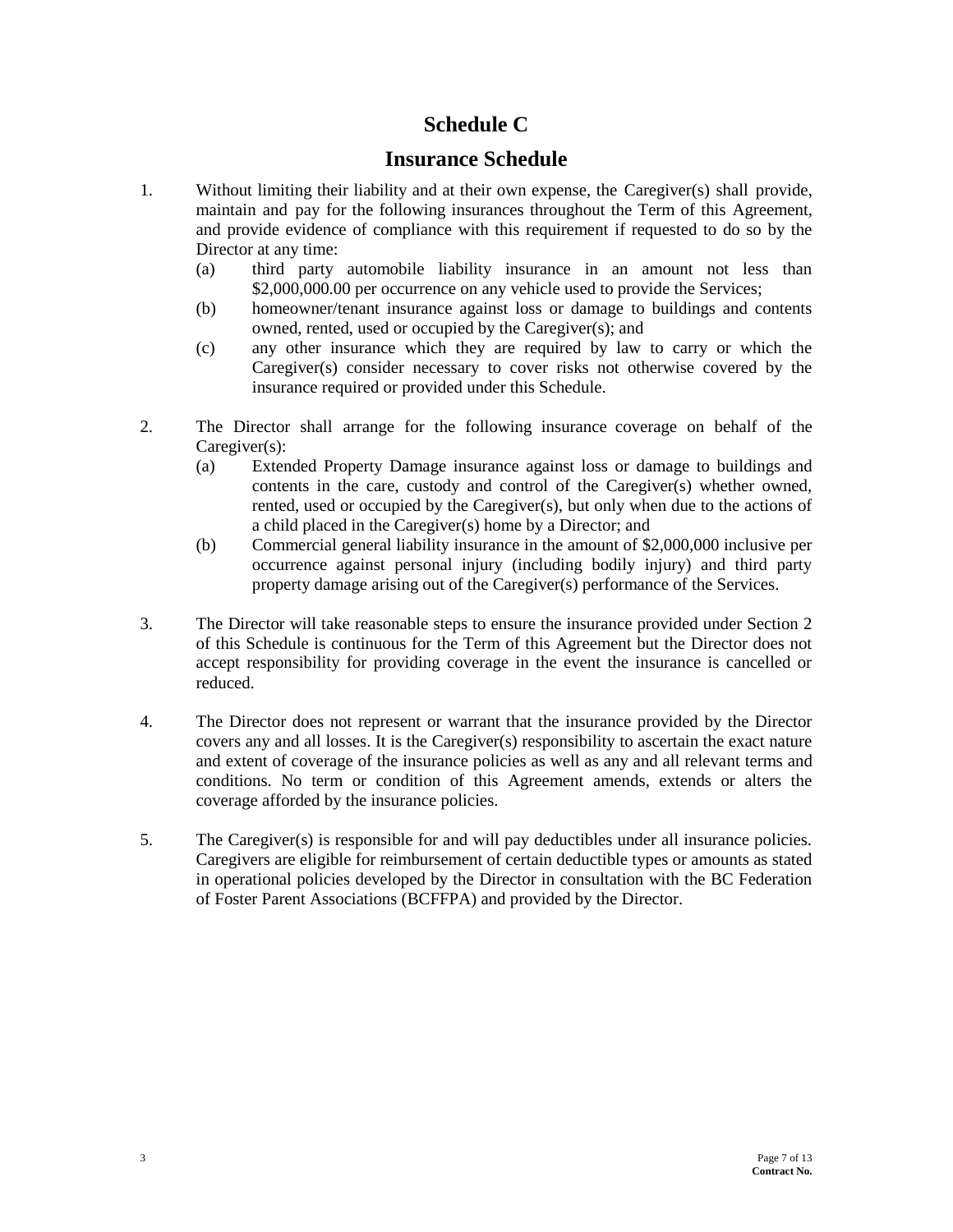# **Schedule D Obligations of the Caregiver**

The Caregiver(s) will:

#### **Care of the Child**

- 1. Notify a Director or a Director's representative of any circumstance which may affect the safety, health or well-being of the child, including any "reportable incidents" as described in Standard B.2 of the Standards for Foster Homes.
- 2. Assist the Director to meet the rights of children in care under section 70 of the *Child, Family and Community Service Act,* which are reproduced in the Standards for Foster Homes.
- 3. Make all reasonable efforts to ensure any employee, sub-contractor or volunteer engaged by the Caregiver in providing service to the child is suitably qualified to be entrusted with the care and protection of children and to maintain and make available to a Director, upon request, criminal record check documentation assuring that suitable screening of all staff, sub-contractors and volunteers engaged by the Caregiver has occurred according to the terms of this Agreement.
- 4. Co-operate with any custody or access orders or agreements relating to the child.

#### **Quality of Care**

- 5. To the best of the Caregiver's ability:
	- (a) Ensure a physically safe and emotionally nurturing environment for the child;
	- (b) Model positive adult functioning, through which the child may constructively model his/her own life;
	- (c) Feed the child according to Canada's Food Guide, taking into account the child's cultural, racial and religious heritage, and taking into account any special health care needs;
	- (d) Encourage the child's moral, spiritual and intellectual development, by encouraging activities appropriate to the child's needs, abilities and developmental level;
	- (e) Ensure the child follows health care routines, as directed by a Health Care Provider;
	- (f) Encourage and assist the child's full participation in schooling, when consistent with the Plan of Care;
	- (g) Ensure that the Plan of Care is appropriate to the service required and to the needs of each child in the Family Care Home.
	- (h) Ensure the Family Care Home is suitably furnished.
	- (i) Allow the child independence from the Caregiver's religious beliefs and affiliations.
	- (j) Subject to paragraph 19(b) ensure children and youth not smoke in the Caregiver's home or vehicle.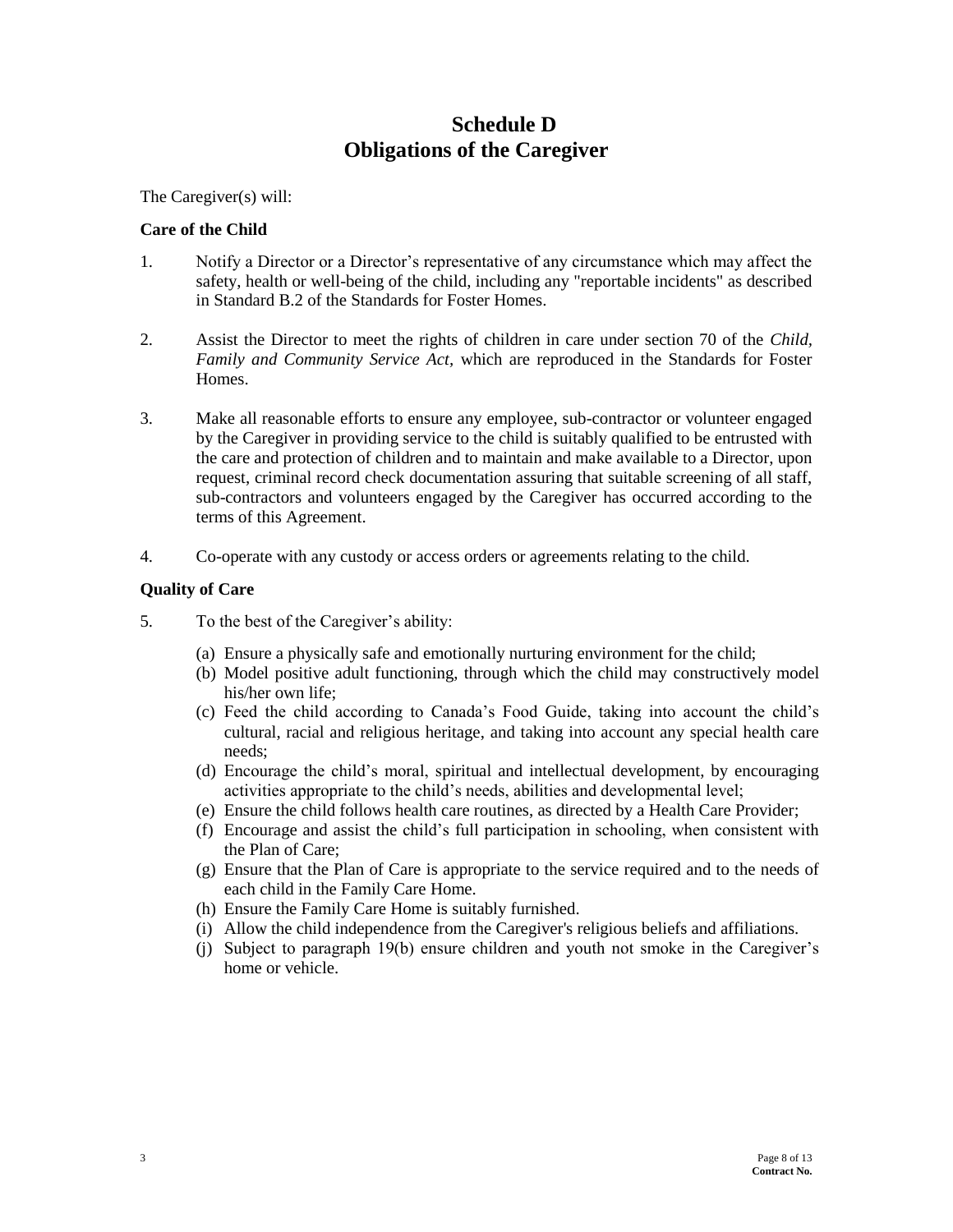#### **Planning for the Child**

- 6. Consider all requests by the Director to place children in the care or charge of a Director into the Family Care Home.
- 7. Subject to the child's Plan of Care, provide access to the child by:
	- (a) the social worker designated by a Director;
	- (b) those persons authorized by a Director; and
	- (c) those persons authorized access through a court order.
- 8. Facilitate plans established for the placement of the child outside the family care home.

#### **Notification**

- 9. Notify the Director forthwith of:
	- (a) any change of circumstances of the child (such as illness, accidents, absences or any major behavioral changes);
	- (b) any threat of or attempt at suicide by a child;
	- (c) the death or critical injury of any child in the Care Setting;
	- (d) any changes within the Family Care Home which would affect the child's safety and well-being;
	- (e) allegations of abuse or mistreatment (protocol may apply);
	- (f) removal or attempt of removal from the home or program of the child in care by anyone not specifically allowed to do so in the child's Plan of Care;
	- (g) suspension from school or day program;
	- (h) a Caregiver's criminal charges or convictions and those of a sub-contractor or volunteer working directly with children placed by a Director when the Caregiver(s) becomes aware of such charges or convictions.
	- (i) a Caregiver's court supervised parole or probation and those of a sub-contractor or volunteer working directly with children placed by a Director when the Caregiver(s) becomes aware of such court supervised parole or probation.
	- (j) the admission to or release from a hospital for the treatment of an emotional disorder, mental disorder, or substance abuse of the Caregiver and that of a sub-contractor or volunteer working directly with children placed by a Director when the Caregiver(s) becomes aware of such an admission or release from hospital.
	- (k) a serious illness or injury of the Caregiver that could be reasonably be expected to effect the Caregiver's ability to perform his or her functions under this Agreement and the serious illness or injury of a sub-contractor or volunteer working directly with children placed by a Director if the illness or injury could reasonably be expected to effect the performance of the sub-contractor or volunteer's duties, when the Caregiver(s) becomes aware of such a serious illness or injury.
	- (l) any request by police to interview the child, or any criminal charges against the child;
	- (m) any notification of court appearances;
	- (n) any significant adverse change in financial circumstances;
	- (o) any move or anticipated move of the household;
	- (p) any absence or a Caregiver requiring substitute care for a period of 24 hours or longer;
	- (q) any changes in the composition of the family; and
	- (r) any request by the Caregiver(s) to the Director to move the child from the Family Care Home, two weeks in advance of the effective date of the change.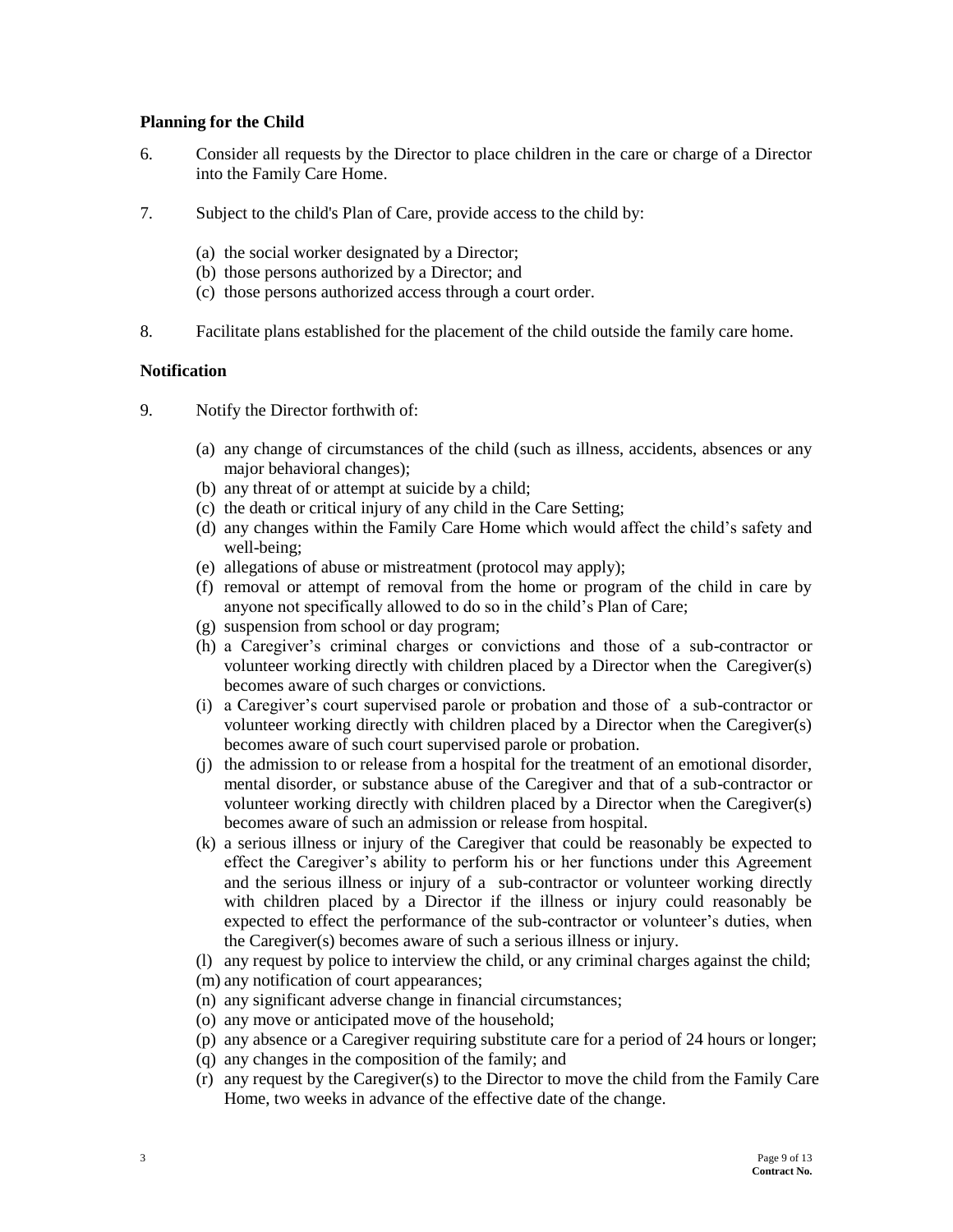#### **Administration**

- 10. Obtain the prior written consent of the Director before taking a child outside the province.
- 11. Ensure all information, statements and documents submitted to the Director in connection with this Agreement are true and correct, to the best of the Caregiver's knowledge and belief.
- 12. To the best of the Caregiver's knowledge provide to a Director full information and particulars concerning a child upon request of a Director or his/her representative.
- 13. In accordance with the Agreement:
	- (a) establish and maintain records, including receipts for purchases, with respect to any child placed with the Caregiver;
	- (b) provide a Director with a copy of the records upon receiving notice of such request;
	- (c) require confidentiality from all their employees and volunteers involved in performing the services, except insofar as disclosure of confidential information is necessary to enable the Caregiver to fulfill his or her obligations, under this Agreement, as required under Part 5 of the *Child, Family and Community Service Act*, or as required by law.
- 14. Comply with workers compensation legislation in the province of British Columbia.
- 15. Be responsible for deductions and/or remittance of any unemployment insurance assessments, pension contributions, taxes and other assessments imposed by government or other authorities with respect to any persons employed by the Caregiver.
- 16. Ensure that:
	- (a) All firearms and ammunition in the Family Care Home are stored and locked separately from each other;
- (b) A smoke detector is located in the corridor of each sleeping area, and on each floor of the Family Care Home;
	- (c) Proper medication storage and dispensing procedures are followed; and
	- (d) Any crib meets Federal Government safety standards.
- 17. Advise his or her insurer(s) that the Caregiver(s) has become a foster parent and in addition, advise any insurer of any extraordinary risk a particular foster child may represent, if advised of that risk by the Director pursuant to Schedule E, section 4, or if the Caregiver(s) otherwise determines that a foster child represents an extraordinary risk.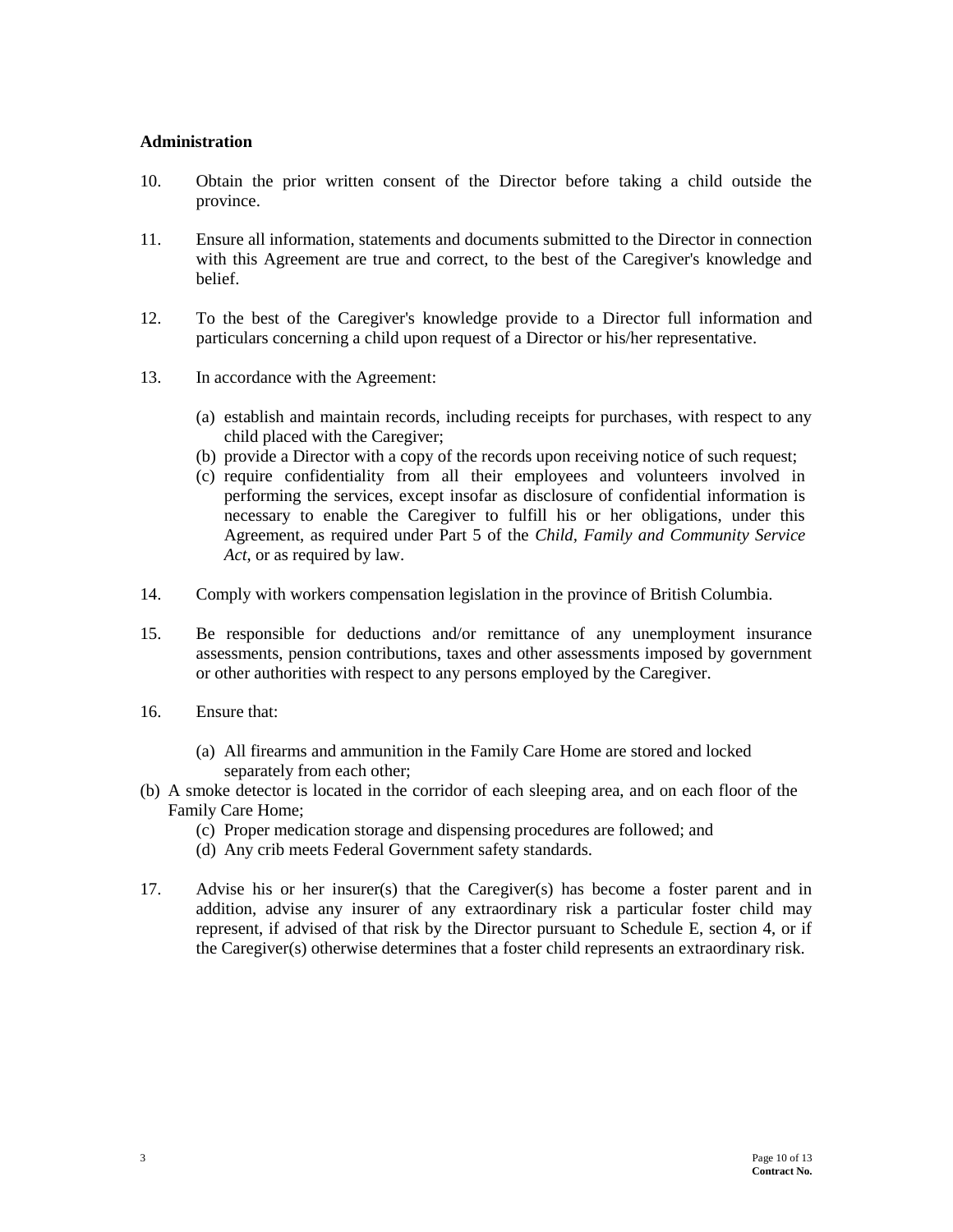#### **Transportation**

- 18. (a) Provide a safe motor vehicle or otherwise provide for the safe transportation of any child placed with the Family Care Home and comply with the provisions of the *Motor Vehicle Act* and related Regulations. In the event that the Director is of the opinion that a Caregiver's motor vehicle is not safe, the Caregiver agrees to have the vehicle inspected by a qualified, independent mechanic and to disclose the written results of such an inspection to the Director; and
	- (b) Ensure the child wears a seat belt or is placed in an approved seating and safety restraint while traveling in vehicles (as per Ministry policy and as required by the *Motor Vehicle Act* Regulations).
	- (c) Subject to paragraph 19(b)*,* ensure no person smokes in the Caregiver's vehicle.

### **Smoke Free Environment**

- 19. (a) Subject to paragraph 19(b) ensure Caregivers and other adults, resident in or visiting, not smoke at any time in the Caregiver's home.
	- (b) In the event that the Caregiver has an existing Family Care Home Agreement, paragraphs 5(j), 18(c) and 19(a) do not come into force until November 1, 2008.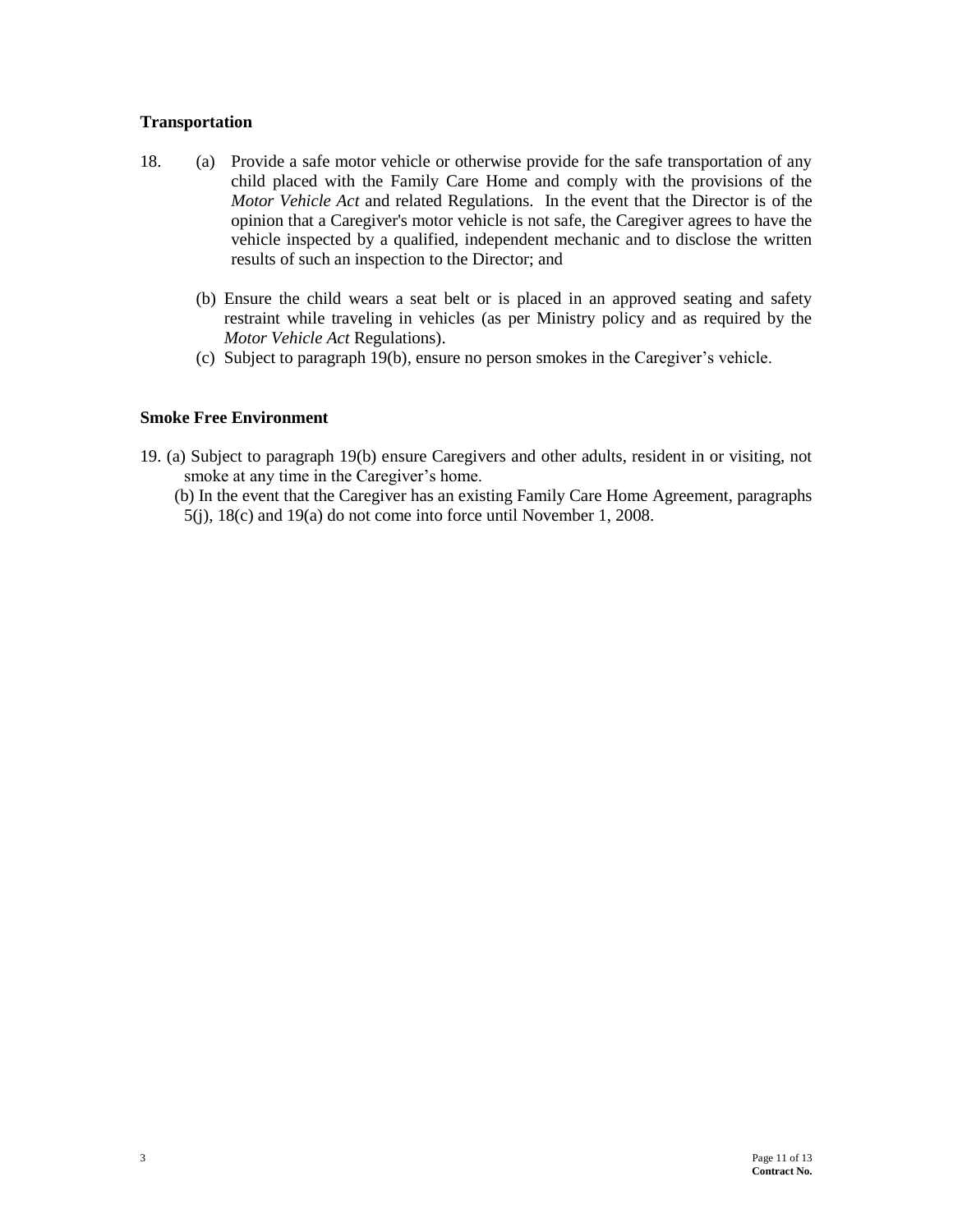# **Schedule E Obligations of the Director**

The Director will:

### **Support to the Caregiver(s)**

- 1. Designate a social worker to supply on a regular basis such assistance and advice as may be requested by the Family Care Home and at a level consistent with available staff time.
- 2. Assign a social worker to perform the following functions:
	- a) Ensure there is Plan of Care for each child placed in the Family Care Home which is appropriate to the child's needs and to the standard and other conditions of care and nurturing provided for in Voluntary Care, Special Needs and Support Services Agreements with the child's parent(s) and/or guardian where they exist;
	- b) Assess the progress of the Caregiver's performance of their duties and obligations under the Plan of Care as established under Clause 5(a);
	- c) Involve the Caregiver and unless prevented by law or court order, the child's parent(s) and/or guardian in all planning decisions relating to the child;
	- d) Complement and encourage the child's relationship with the Caregiver and the child's parent(s) and/or guardian;
	- e) Where appropriate, be involved in contacts between the Caregiver and the child's parent(s), child's extended family and/or guardian of the child;
	- f) Assist the Caregiver in the appropriate use of community resources at the reasonable request of the Caregiver; and
	- g) Where appropriate, assist the Caregiver in contacts with the police and courts.

### **Planning for the Child**

- 3. Advise the Caregiver as to who the parent(s) and/or guardian is of any child placed with the Caregiver.
- 4. Provide the Caregiver with all information relevant for the care of the child, including but not limited to, medical, educational and personal care information as well the child's history and behavior and any guardianship, custody and access arrangements.
- 5. Notify the child's parents(s) and/or guardian of any action taken in the interest of the health and well-being of the child where the child's parent(s) and/or guardian could not be immediately contacted.
- 6. Make all decisions regarding placement of each child in the Family Care Home after discussion with the Caregiver.

#### **Administration**

7. Provide the Caregiver with a copy of the Ministry of Children and Family Development Standards for Foster Homes.